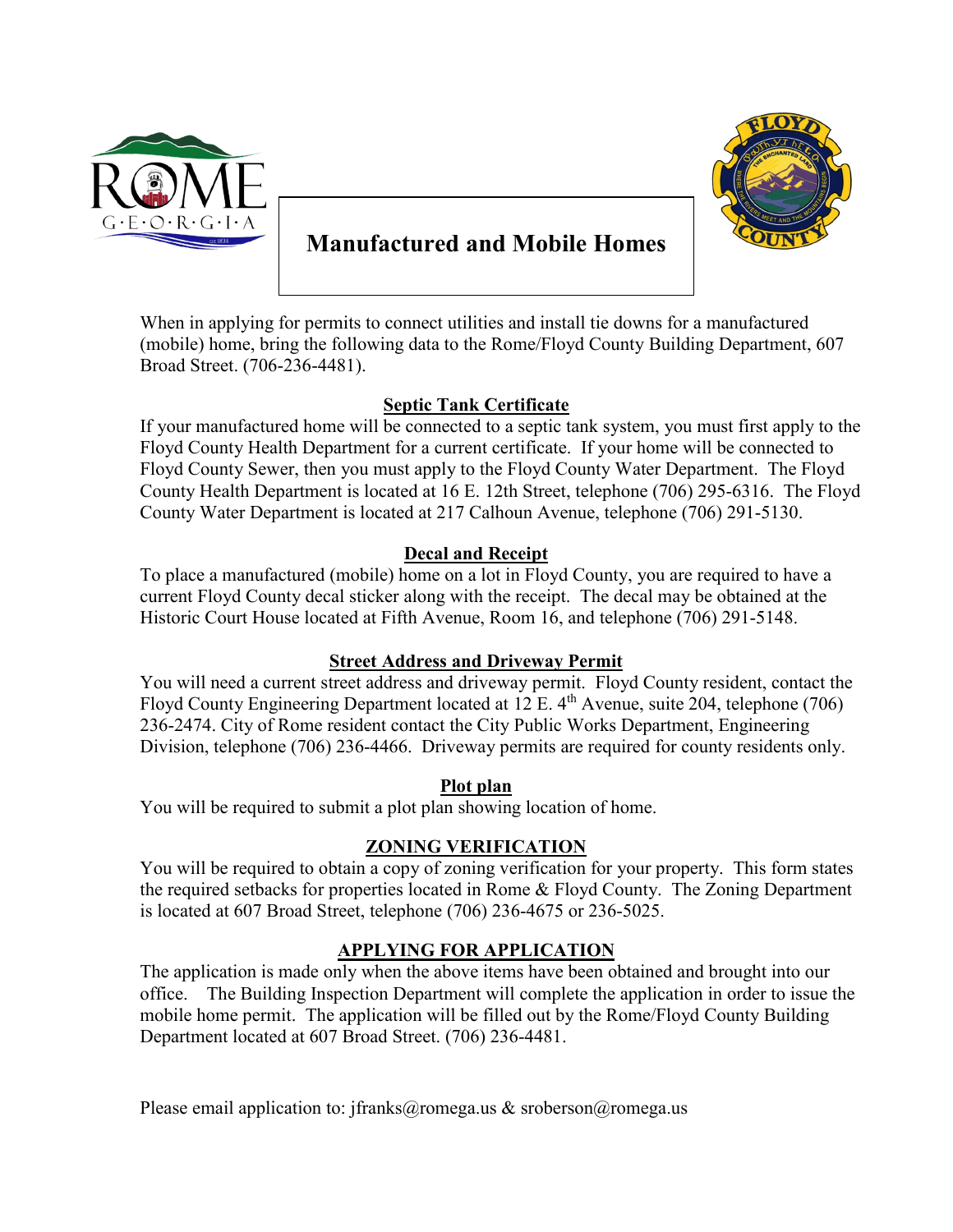

### **CITY OF ROME & FLOYD COUNTY BUILDING INSPECTION PERMIT APPLICATION MOBILE HOME P.O. BOX 1433 ROME, GA 30161 PHONE: 706-236-4480**



| PROJECT ADDRESS: NATIONAL PROJECT ADDRESS: |  |  |  |
|--------------------------------------------|--|--|--|
| PROPERTY OWNER INFORMATION:                |  |  |  |
| NAME:                                      |  |  |  |
|                                            |  |  |  |
|                                            |  |  |  |
|                                            |  |  |  |
| <b>CONTRACTOR INFORMATION (INSTALLER):</b> |  |  |  |
| NAME:                                      |  |  |  |
|                                            |  |  |  |
| CELL PHONE:                                |  |  |  |
|                                            |  |  |  |
| <b>JOB DESCRIPTION:</b>                    |  |  |  |
|                                            |  |  |  |

If mailing a check, please send to Building Inspection P.O. Box 1433 Rome, GA 30162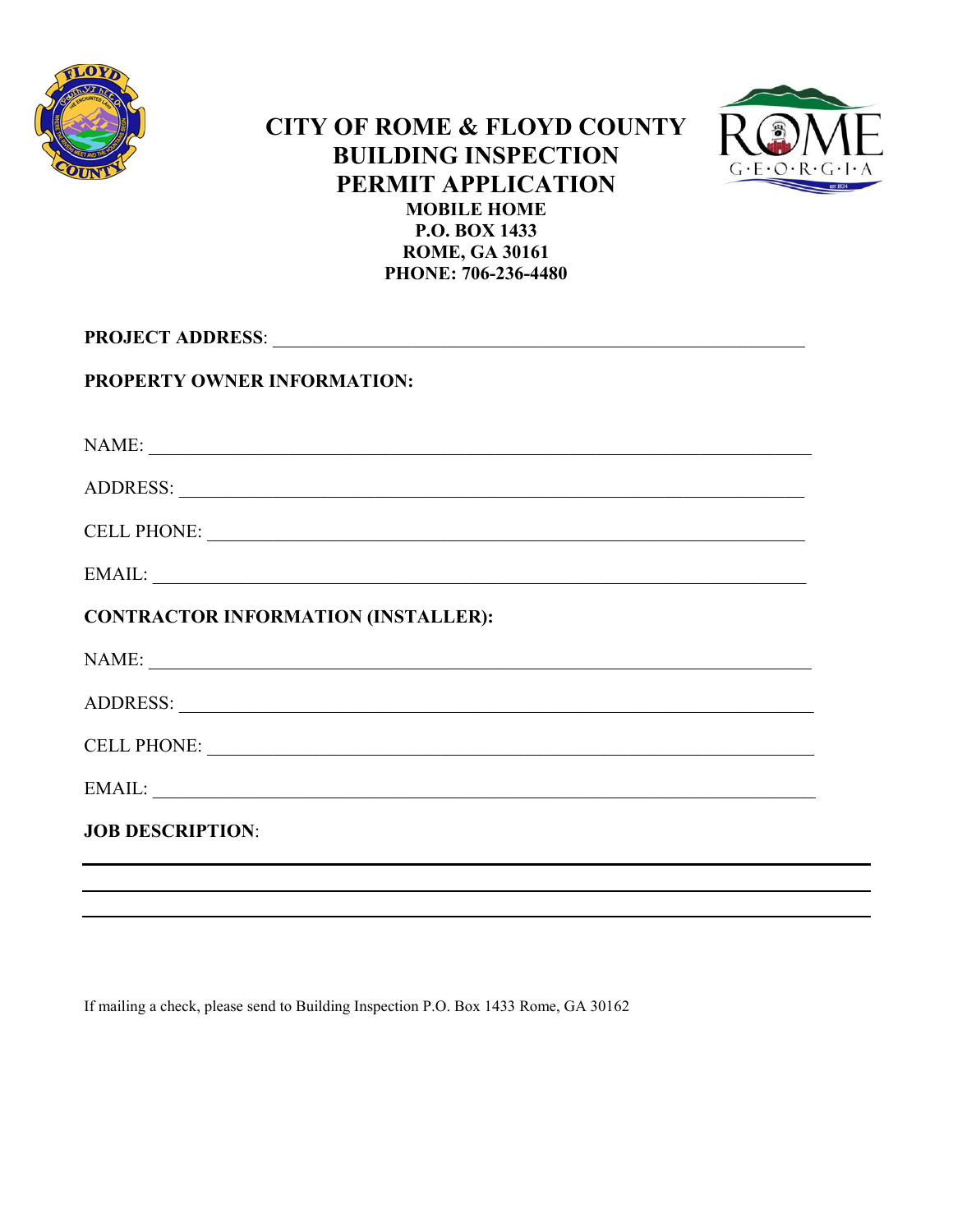## **PERMITS**

A permit is a written authorization issued by the Rome/Floyd County Building Department to inspect work performed in connecting utilities and installing tie downs to the manufactured homes. You will be asked to purchase the following permits:

**Tie Down Permit**: Each manufactured mobile home shall be secured to ground anchors or other devices securing the stability of the manufactured mobile home based on requirements of the Building Code.

**Fee**: \$107.00 on an individual lot \$90.00 on a lot in a mobile home park

**Electrical Permit:** Electrical permits are issued according to the size of the electrical panel in the manufactured home.

**\*\*If you hire a certified electrician to do the work then he/she is required to purchase the electrical permit\***

| Fee: \$80.00 | 100 amp service |
|--------------|-----------------|
| \$90.00      | 150 amp service |
| \$100.00     | 200 amp service |
| \$175.00     | 250 amp service |

**Plumbing Permit:** A plumbing permit is issued to check the connection from the mobile home to the septic tank or pubic sewer.

**Fee:** \$65.00

**Natural Gas:** To inspect a natural gas connection, the gas line must be holding 15 to 20 pounds of air pressure on the gauge at the time of the inspection.

**Fee:** \$50.00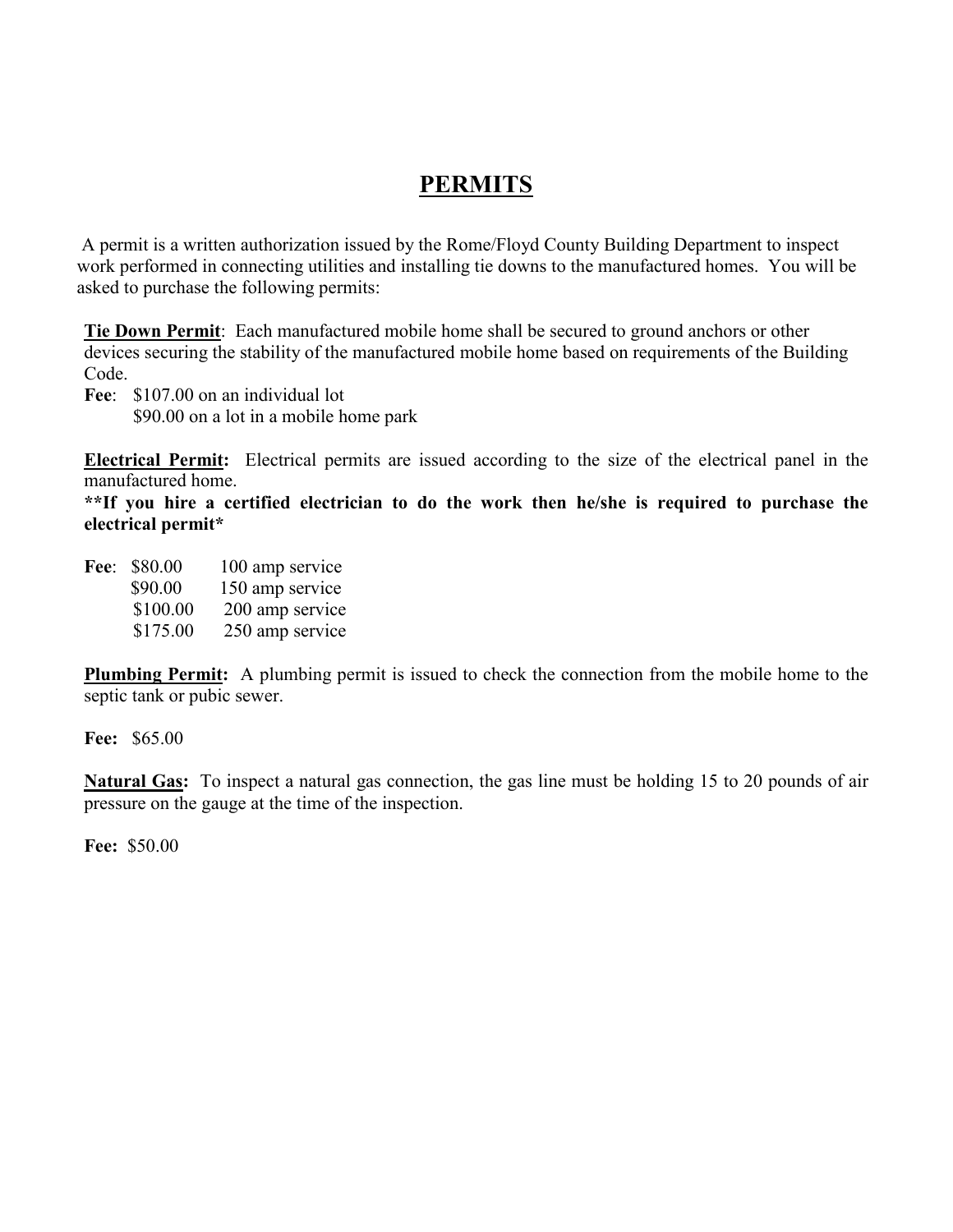## **Mobile/Manufacture Home Inspection Guidelines**

To schedule an inspection call 706-236-4481 by 4:30pm of the day before the inspection is needed. When scheduling inspections please provide our office with a contact person, address and phone number. You are responsible for providing our office with any information needed to locate or access the property. If we cannot access or locate the property/structure at the time of inspection a \$65.00 reinspection fee will be applied.

All manufacture home shall meet the manufacturer's installation instructions. If the manufacturer's installation instructions are not available, the home shall meet the rules and regulations for manufacture homes set forth by the Office of Commissioner of Insurance and Safety Fire Division. For regulations go to: [www.gainsurance.org.](http://www.gainsurance.org/) All Mobile/ Manufactured Homes shall have an installation permit sticker from the Office of Commissioner of Insurance Safety and Fire Commissioner. The sticker must be located on the outside of the electrical panel.



### **Items Required for Inspection**

- 1. Property lines must be marked for setback requirements.
- 2. Four inch (4") Address numbers posted at road or on home visible from street.
- 3. Driveway drainage pipe and drive installed per Floyd County Driveway regulation.
- 4. All disturbed soil must be stabilized by means of silt fence, seed, straw, or mulch.
- 5. Footings and piers inspected prior to pouring.
- 6. All components of the anchoring and support system such as pier, footings, ties, anchoring equipment, ground anchors, or any other materials or methods of construction which support and secure the home to the ground must be in place.
- 7. All utilities connections such as plumbing, electrical, heating and air conditioning and gas must be complete and meet the Rules and Regulations for Manufactured Homes and or current State Construction Codes.